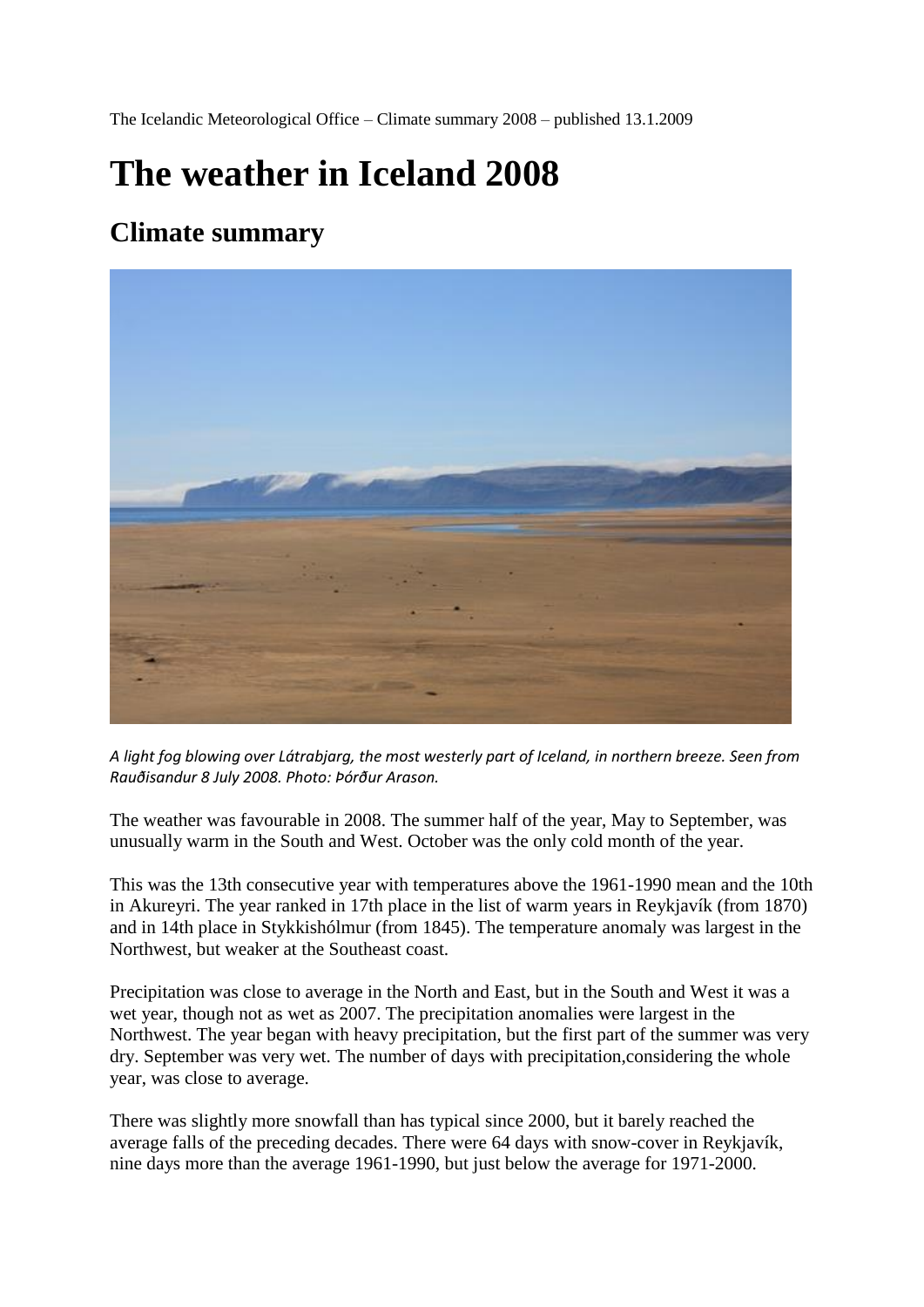Bright sunshine was measured for 1463 hours in Reykjavík, 195 hours more than in an average year (1961-1990). The main contribution to this anomaly came in June. Bright sunshine in Akureyri was measured for 1089 hours, 44 hours above the average.

Storm frequency was close to the preceding years; however, during these years the storm frequency has been below the long-term average.

*Averages and sums for a few selected stations in 2008*

|                          |            | temp anomaly prec. |            | %    | sunshine anomaly<br>hours |       |
|--------------------------|------------|--------------------|------------|------|---------------------------|-------|
|                          |            |                    |            |      |                           |       |
| Reykjavík                | 5.3        | 1.0                | 932.0      | 117  | 1463                      | 194.5 |
| Stykkishólmur            | 4.7        | 1.2                | 902.6      | 128  |                           |       |
| Bolungarvík              | 4.1        | 1.2                | 916.2      |      |                           |       |
| Akureyri                 | 4.2        | 0.9                | 507.7      |      | 104 1089                  | 44.1  |
| Egilsstaðir              | 3,6        | 0,6                |            |      |                           |       |
| Dalatangi                | 4.4        | 1.0                | 1364.1 97  |      |                           |       |
| Höfn í Hornafirði 5.0    |            | 0.4                | 1352.9     | -106 |                           |       |
|                          |            |                    |            |      |                           |       |
|                          |            |                    |            |      |                           |       |
| Stórhöfði<br>Hveravellir | 5.5<br>0.0 | 0.7<br>1.1         | 1797.3 113 |      |                           |       |

*Column headings: Temp: The average temperature in °C; anomaly: the temperature departure relative to the 1961-1990 mean;. prec.- the annual precipitation sum in mm; %: the relative precipitation sum compared to the 1961-1990 mean; sunshine hours; the number of bright sunshine hours; anomaly: the sunshine anomaly in hours (base period 1961-1990).*

#### [Back to top](http://en.vedur.is/about-imo/news/nr/1438#top)

# **Monthly and seasonal overview**

The weather in January was very changeable, there was not much snow, but activities were often disrupted by snowstorms and slippery roads. The country was hit by a few windstorms, the most vigorous on the 1st, 22nd, 27th and 31st. There were some minor damages.

February was unfavourable, especially on the fishing banks arround the country. Windstorms were common and there was more snow than in an average February. The worst storm hit on the 8th and 9th, with damages, both caused by wind and local snowmelt. March was slightly colder and snowier than usual during the last few years. The weather was not unfavourable though.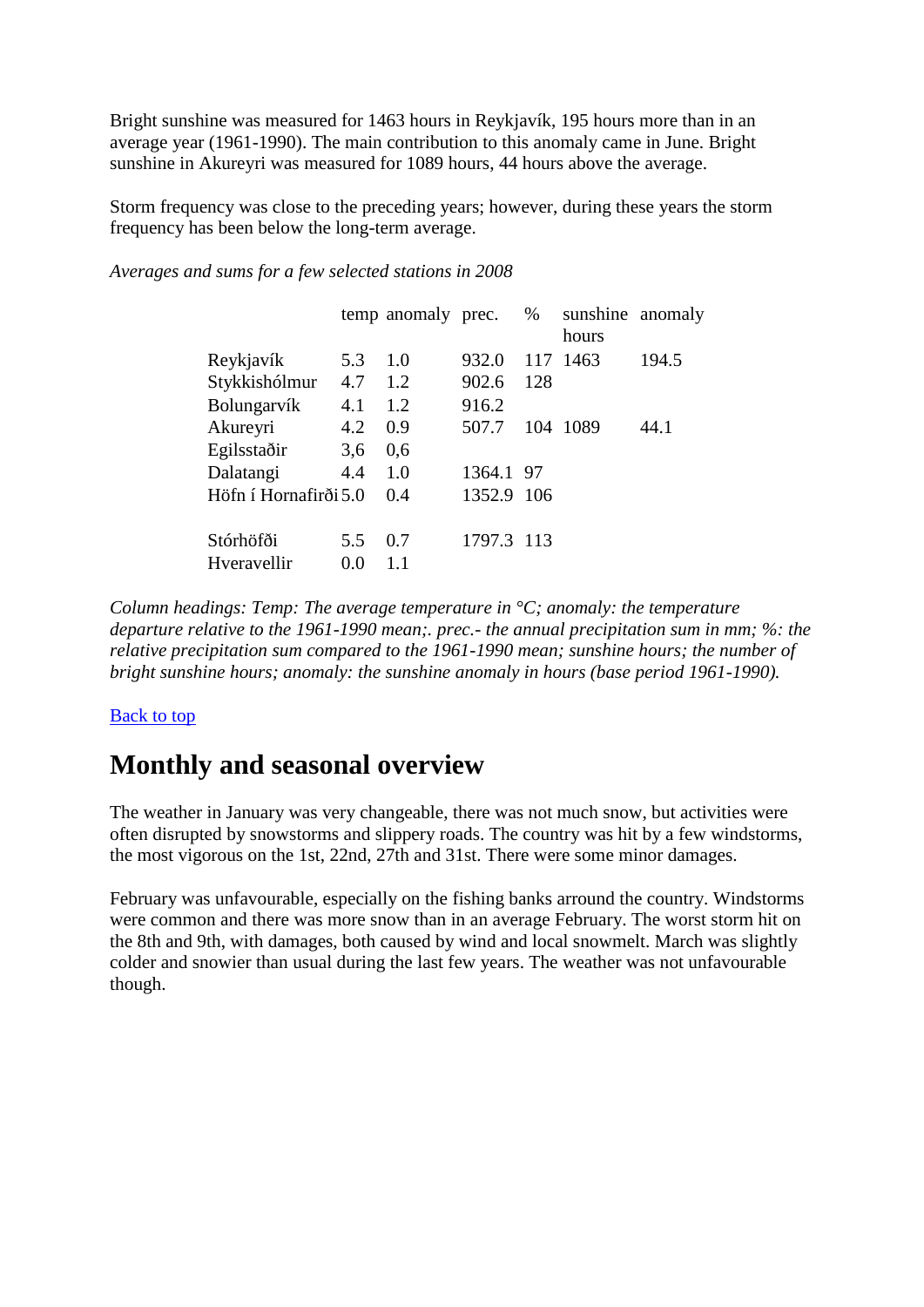#### **Temperature anomalies 2008**



October was the only month that was cold in the whole country. The warm period in Reykjavík from May to September is outstanding (blue columns).

# **Spring and summer**

April was mostly favourable and dry. In Stykkishólmur it was the driest April since 1951. May was warm and good weather prevailed. The month of May has been rather cold in recent years, but now it was the warmest in Reykjavík since 1960, and in Stykkishólmur it was the second warmest of the whole temperature series that started in 1845, colder than May 1935, but slightly warmer than 1946. In the Northeast, May was generally the warmest since 1991.

North-easterly winds prevailed in June; it was warm and sunny in the Southwest and West and the temperatures well above normal. The temperature was close to the average in the Northeast inland. The West and Southwest was very dry and drought affected some farming areas. The number of sunshine hours was 313 in Reykjavík, the second highest on record.

July was very warm, especially the last 10 days when some temperature records were exceeded. It was the warmest July in Stykkishólmur since 1933 and the third warmest July on record.

The temperature during May to July was unusually high in the South and West. This period of the year has never been so warm in Reykjavík although being only slightly warmer than 1933, 1939 and 1941.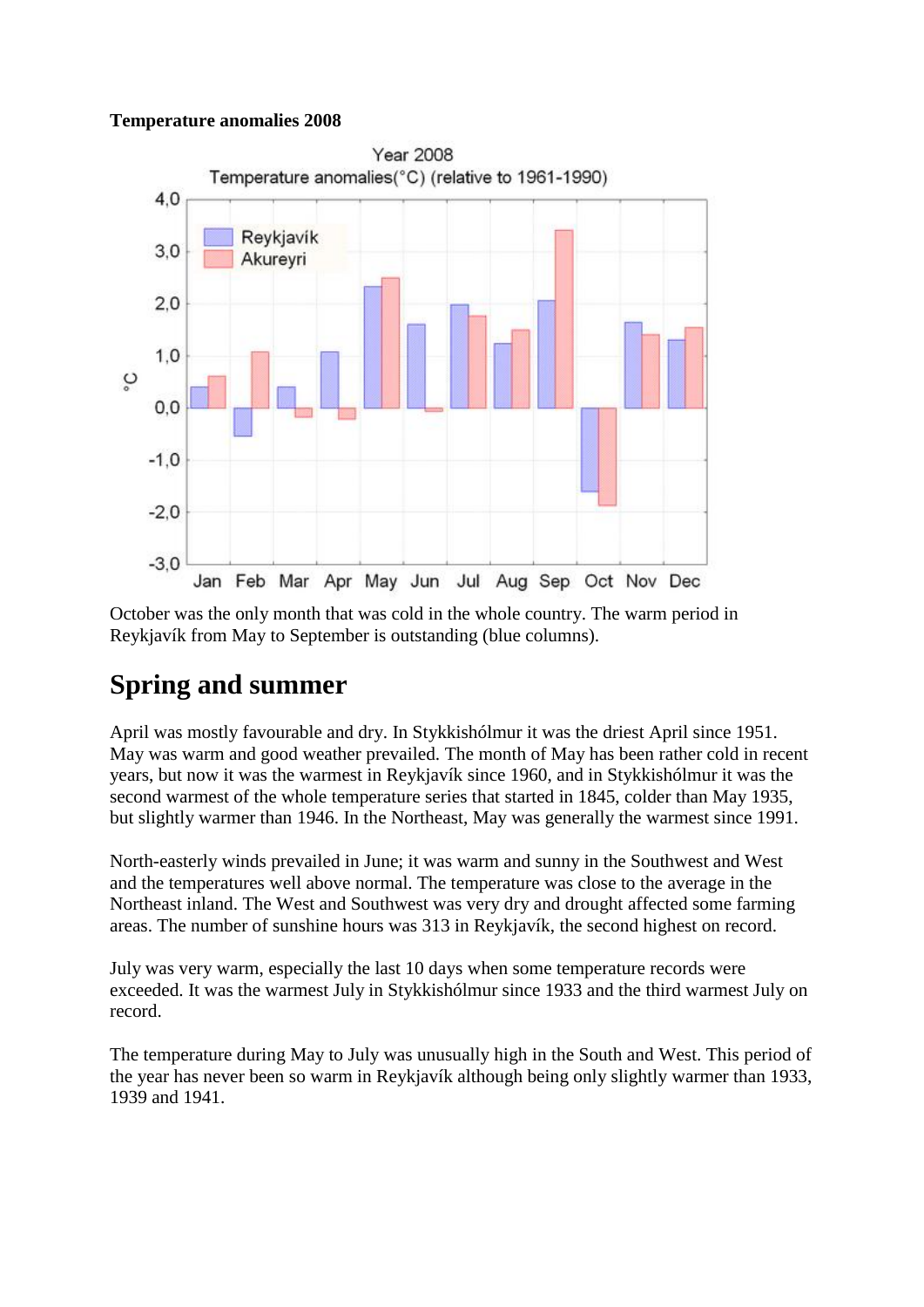### **Heat wave**

The heat wave in the last days of July was unprecedented at some stations in the Southwest. The automatic station at Thingvellir just east of Reykjavík reached 29.7°C on 30 July. This is the highest temperature ever measured at an automatic station in Iceland.

New record temperatures were also reached in Reykjavik when the temperature at the manned station outside the Met. Office reached 25.7°C; 0.9°C higher than the previous record. The automatic station at the same location measured 26.4°C. A manned station has been in operation in Reykjavík continuously since 1870. A few years are missing from the maximum temperature series, but the new record is very probably valid for the whole period. A new record was also set for Vestmannaeyjar, 21.6°C. There the continuous maximum measurements go back to 1921.

The August weather was good but September was warm and very wet. This was the wettest September in Stykkishólmur since the start of precipitation measurements in 1856.



#### **Precipitation anomalies 2008**

The wet September in Reykjavík is outstanding. February was snowy at both locations.